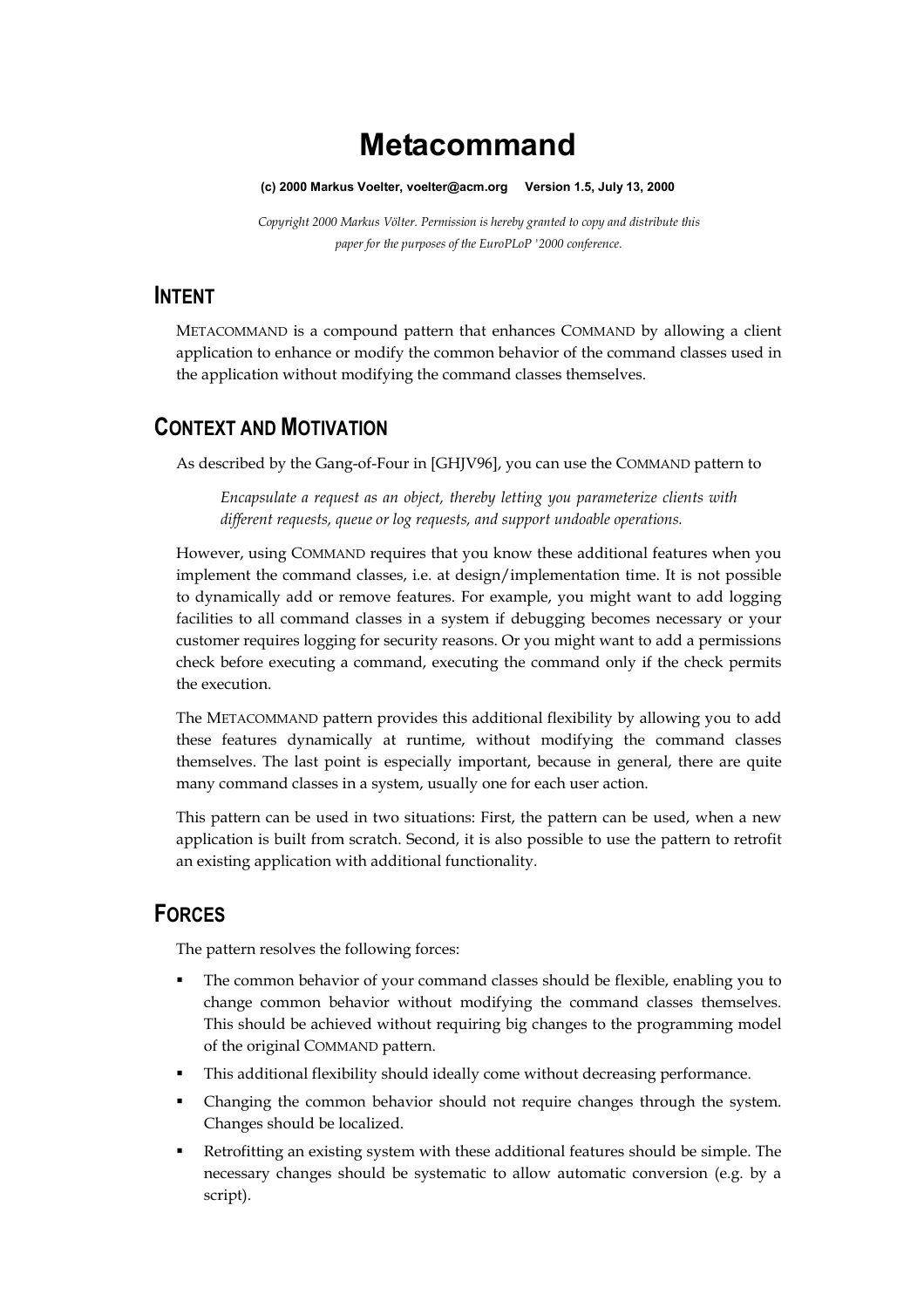### **PROBLEM**

**How do you create a system that allows you to easily modify the common behavior of command objects, even at runtime?**

### **SOLUTION**

**Wrap the created command object with a** *MetaCommand* **object upon creation according to the DECORATOR pattern***.* **Use a well-known FACTORY to determine which concrete** *MetaCommand* **class is used to wrap the** *Command* **and to execute the wrapping. When a command is executed, the** *MetaCommand* **is executed instead. It adds its own behavior before in turn executing the contained command.**

#### **Structure**

Just as in the original COMMAND pattern, the *Command* class is an abstract base class for the specific commands that you use in the application. It has an abstract *execute()* operation that gets called by the command-executing program entity, no matter what the concrete command class is.



**Illustration 1:** Class diagram of the METACOMMAND pattern. The classes above the line form the reusable, abstract base of the pattern, whereas the classes below the line have to be created specifically for an application.

In addition, the *Command* class contains a class attribute (Java or C++ *static*) that references a well-known *CommandFactory* object (according to the ABSTRACT FACTORY pattern, [GHJV96]), which is responsible for automatically wrapping a *ConcreteMetaCommand* object around a *ConcreteCommand* upon creation. *MetaCommand* also inherits from *Command*, so that it can be used wherever a *Command* is expected. An application defines several *ConcreteMetaCommand* classes, the *ConcreteCommandFactory* determines, which of these classes will be used to wrap a specific *ConcreteCommand* object. You have to make sure that a *ConcreteMetaCommand* invokes the contained *ConcreteCommand*'s *execute()* operation during its own execution.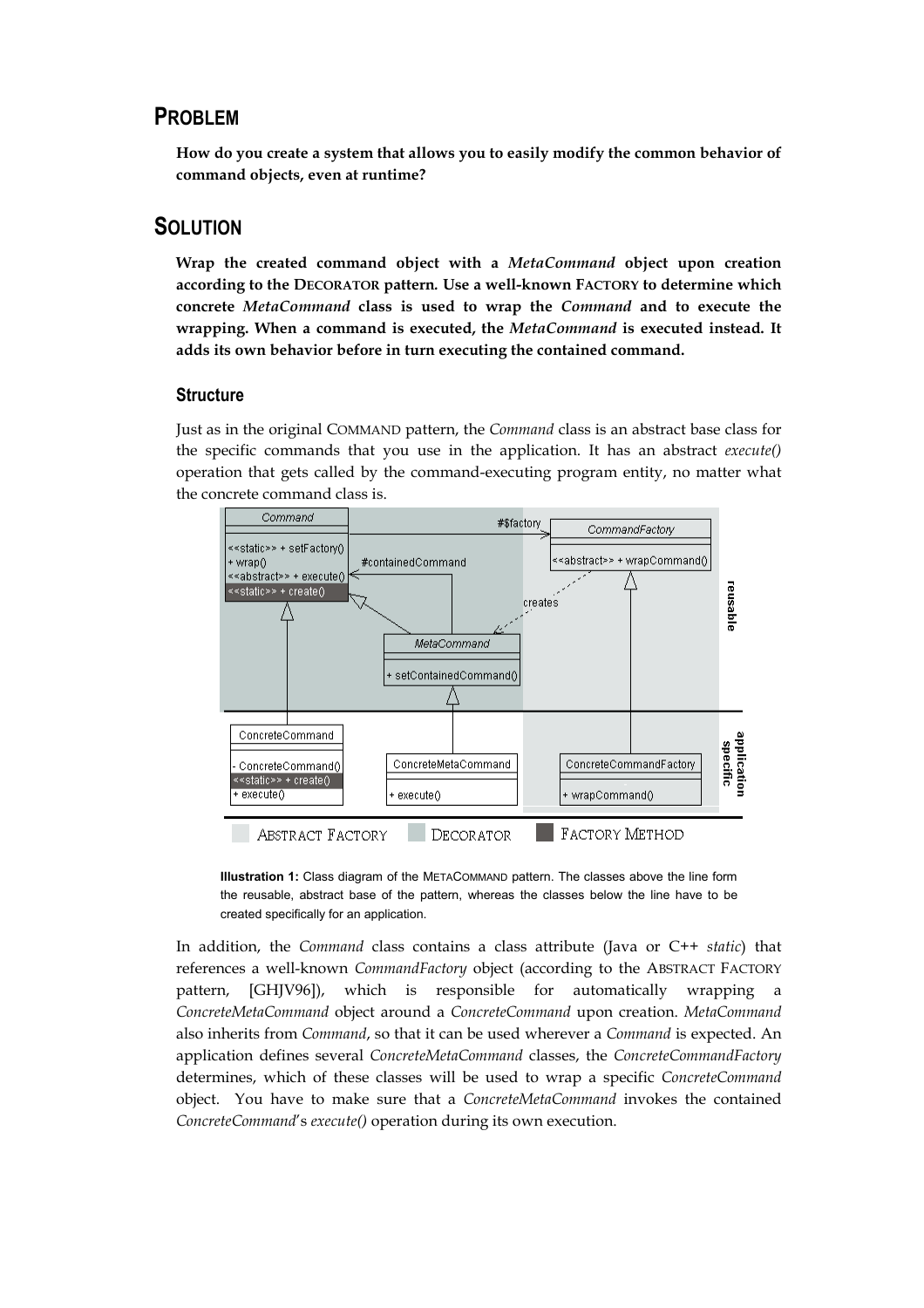Creation of *ConcreteCommand* objects and the wrapping with a *ConcreteMetaCommand* is handled by one or more static *create()* operations (FACTORY METHOD, see [GHJV96]) in the *ConcreteCommand* classes. Please note that these operations formally return *Command*, not the *ConcreteCommand* in which they are declared. This is because the concrete class of the returned object depends on the factory's decision which *ConcreteMetaCommand* is wrapped around the command. (Note: You cannot use a constructor here, because a constructor always returns an instance of the class in which it is declared. A FACTORY METHOD like the *create()* operation is more flexible is this respect. That's why a factory method is also termed a virtual constructor [JC91]). The create operation will usually look something like this (Java example)

```
class ConcreteCommand extends Command {
   public static Command create( String anArgument ) {
     ConcreteCommand c = new ConcreteCommand();
        // process arguments with c
      c.anArgument = anArgument;
         // call wrap to wrap the created ConcreteCommand
      return c.wrap();
    }
   public void execute() ....
}
```
The important part of this code snippet is the return statement: After initialization, the *wrap()* operation is called on the new object before it is returned. This creates a *ConcreteMetaCommand* and wraps the *ConcreteCommand* (*c* in the example) with it. The operation returns this newly created *ConcreteMetaCommand*:

```
public abstract class Command {
    protected static CommandFactory factory;
    public Command wrap() {
        Command result = null;if ( factory != null ) result = factory.wrapCommand( this );
       return result;
    }
}
```
#### **Participants**

| Command                | Abstract base class for application-specific concrete<br>command classes. It contains the abstract declaration for<br>the <i>execute</i> () operation.   |
|------------------------|----------------------------------------------------------------------------------------------------------------------------------------------------------|
| MetaCommand            | Abstract base class for application specific MetaCommand<br>classes. Wraps around (contains) a ConcreteCommand object.                                   |
| CommandFactory         | Responsible for setting up the wrapping between the<br>ConcreteCommand and the ConcreteMetaCommand.                                                      |
| ConcreteMetaCommand    | An application-specific MetaCommand class. Executes the<br>ConcreteCommand during its own execution. It contains<br>code common to all ConcreteCommands. |
| ConcreteCommandFactory | concrete implementation of CommandFactory.<br>A<br>Responsible for wrapping an instance of a<br>ConcreteMetaCommnad around a ConcreteCommand.            |
| ConcreteCommand        | An application- specific command class. Defines one or<br>more create() operations, which work as described above.                                       |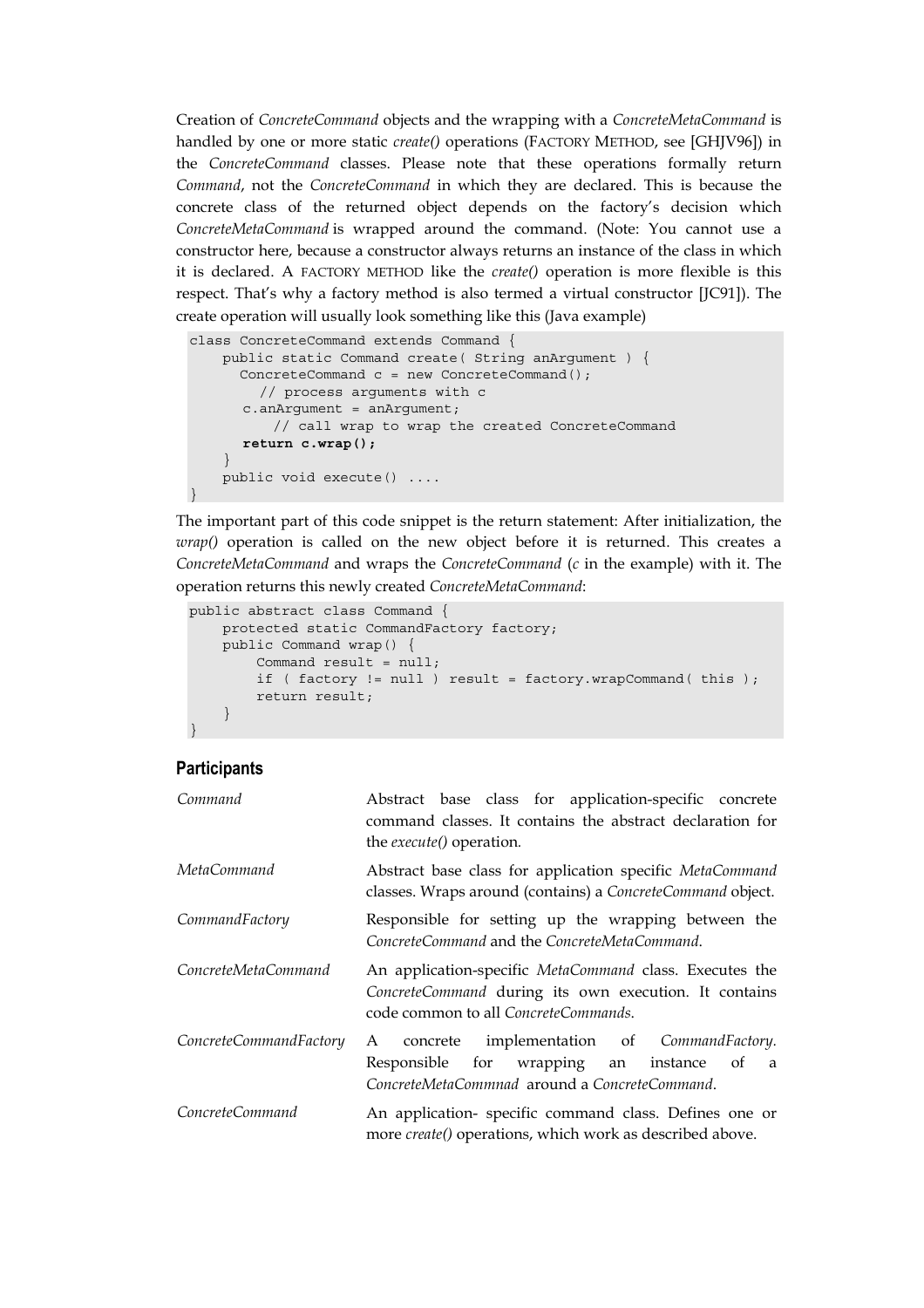#### **Interactions**

#### **Initialization and command creation**

The abstract class *Command* contains a static reference to an instance of a *CommandFactory* object which must be set at the beginning of a program by calling the *Command* class's static *setFactory()* operation with an instance of a *ConcreteCommandFactory* as the only parameter.

To create a *ConcreteCommand* object, you have to call the static *create()* operation on the *ConcreteCommand* class, of which you need an instance. As demonstrated above, this operation then creates an instance of its own class, processes all its augments, and then calls *wrap()* on the newly created object.

The *wrap()* operation calls the *wrapCommand()* operation on the well-known factory that you have set before, passing the *ConcreteCommand* as a parameter. The factory determines which *ConcreteMetaCommand* should be used, creates an instance of it, and then sets the passed *ConcreteCommand* to be the contained command of the newly created *ConcreteMetaCommand*. This metacommand (*mc*) is then returned to the client application. From the client's view, this looks like the following:

Command cmd = MyCommand.create();

Note that the type of the variable storing the returned object (*cmd*) is *Command*, not *MyCommand* because the concrete type of the returned object depends on the factory.

The following diagram illustrates the previously described processes:



**Illustration 2:** Setting up the factory and creating a *ConcreteCommand* object.

#### **Executing the command**

Just as in the conventional COMMAND pattern, you execute a command by invoking its *execute()* operation. But because the *create()* operation returned the *ConcreteMetaCommand*, the invocation reaches the *ConcreteMetaCommand*'s *execute()*, which in turn calls the *ConcreteCommand*'s *execute()* after adding its own behavior. This is shown in the diagram below: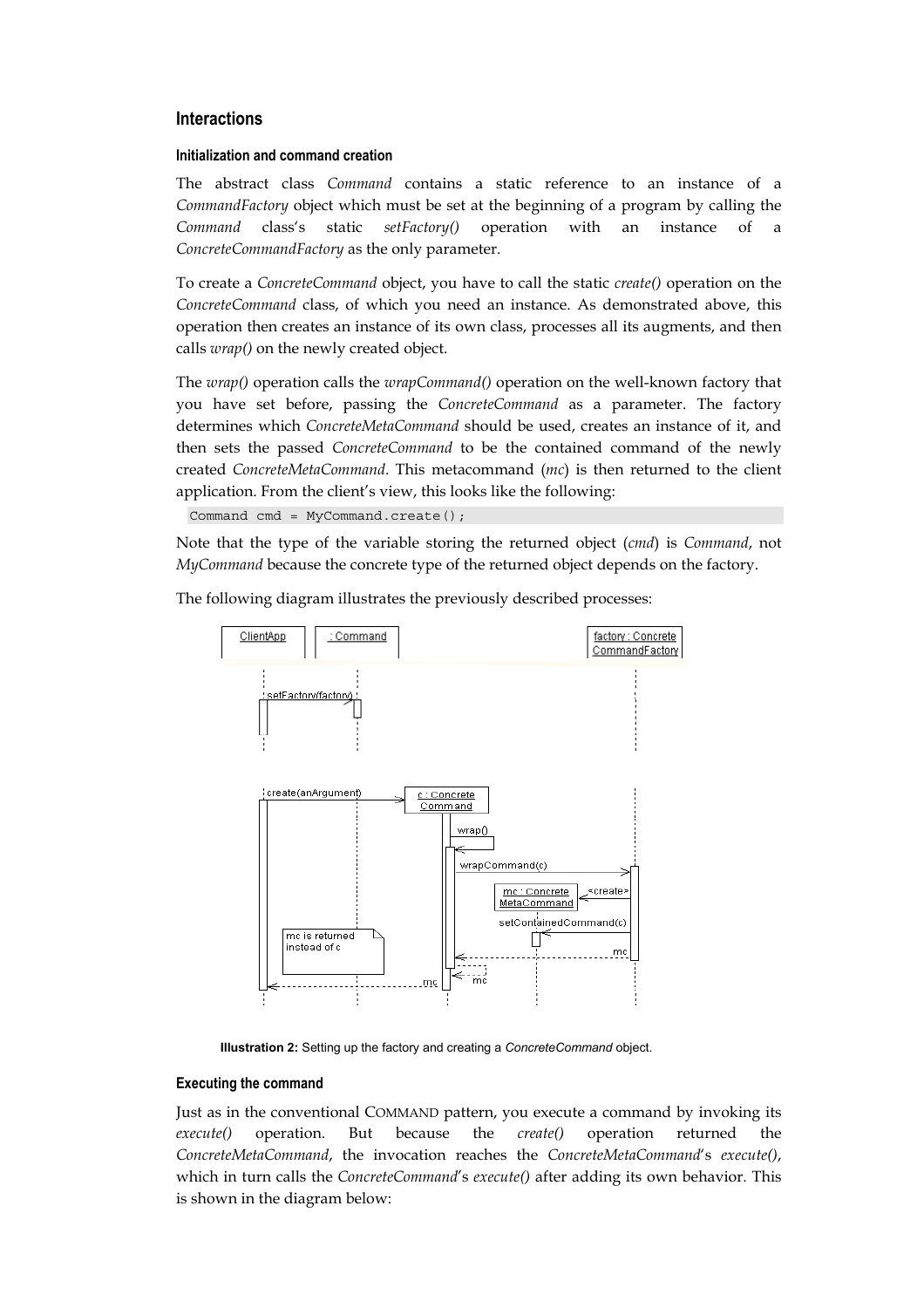

**Illustration 3:** Executing a command in fact executes the *ConcreteMetaCommand,* which, after executing its own code, calls the *ConcreteCommand*'s execute operation.

### **CONSEQUENCES**

Using the pattern has the following advantages:

- **You can change the common behavior of all commands.** You only need to exchange the *ConcreteCommandFactory*. No change to the *ConcreteCommand* classes is necessary. The change is localized to the factory.
- **The programming model is not very different from the original COMMAND pattern:** You only have to use the *create()* operation instead of the constructor (and provide the *CommandFactories* and *MetaCommand*s).
- **You can easily retrofit an existing application with this increased flexibility**. The handling of created command objects and their execution remains the same, only the creation process changes (see liabilities).

However, the pattern might also has some liabilities or drawbacks:

- **An additional level of indirection is introduced.** (A *ConcreteCommand*'s *execute()* is called through *ConcreteMetaCommand*'s *execute()*). This might impose a slight performance overhead. The same is true for the creation process, when two objects must be created instead of just one.
- **Abstract** *Command* **class has to be modified:** If the pattern is used in a new application from the beginning, this is not an issue. However, if an existing application is retrofitted with metacommands, you will have to modify the abstract *Command* class (adding the *wrap()* operation) and the existing concrete commands need modification: the *create()* operation has to be added.
- **In C++, new link-time dependencies are introduced:** The *Command* class depends on the factory, and the depends on the *MetaCommands*.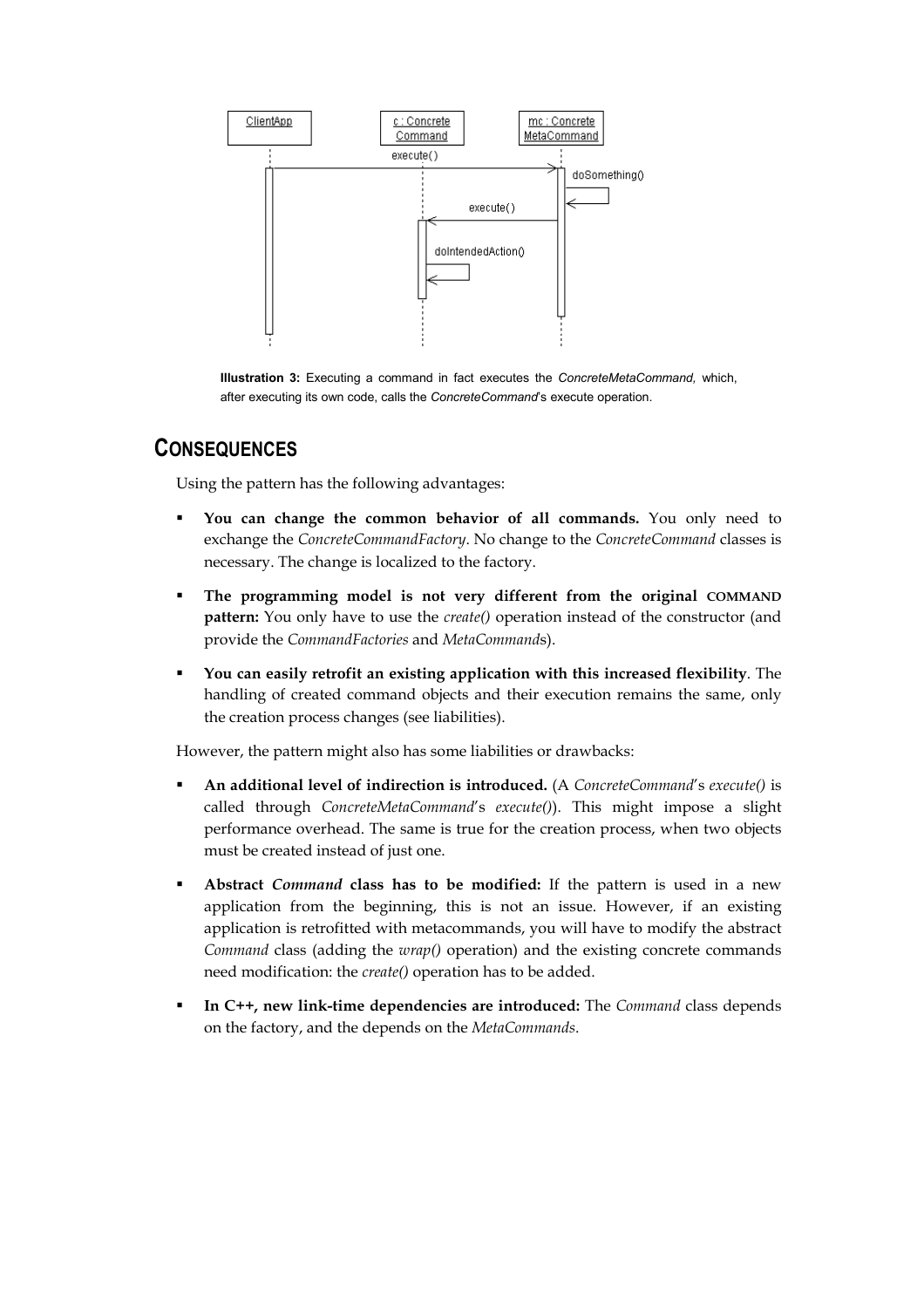Some consequences are neither good or bad, they are just consequences:

- **The pattern relies on the wrapping** *MetaCommand* **object to call the** *execute()* **operation of the contained** *Command***.** However, this cannot easily be enforced. In some cases this is intended (e.g. not executing a *Command* in case of a failed permissions check in the *MetaCommand*). On the other hand, it is possible to actually modify the behavior of *Command* classes, and not just to add behavior. This might be a problem in certified / well tested / safety relevant systems.
- **In Java, extending commands (and metacommands) from a base class uses up their single inheritance link**. This is not a problem because usually commands are just a "glue" between two parts of the application and have no further need to extend other classes. Often, concrete commands or metacommands are even anonymous classes. In addition, it is always possible to use interfaces.
- **The client application needs to be changed to modify the behavior of the commands.** This is because another factory has to be set. If this is a problem, you need to use a configurable FACTORY (see below).

### **EXAMPLES AND SAMPLE CODE**

#### **The simplest case**

Let's begin with a very simple implementation of the *Command* class. Java is used for the examples.

```
public abstract class Command {
    protected static CommandFactory factory;
    public static void setFactory(CommandFactory cf) {
       factory = cf;
    }
    public Command wrap() {
        Command result = null;
        if ( factory != null ) result = factory.wrapCommand( this );
        return result;
    }
    public abstract void execute();
}
```
The Command class above has the important property, that whenever no factory is set, the *wrap()* operation returns *this*, i.e. it returns the object on which it was called. So whenever no factory is set, the system behaves just like the standard COMMAND pattern (without any performance overhead). The check whether the *factory* is *null* is implemented very efficiently in Java, and imposes nearly no performance overhead.

#### **Logging**

The above example might be the initial implementation for a software system. Later, when the system is deployed, you might want to log all executed commands. You can achieve this by executing the following three-step process: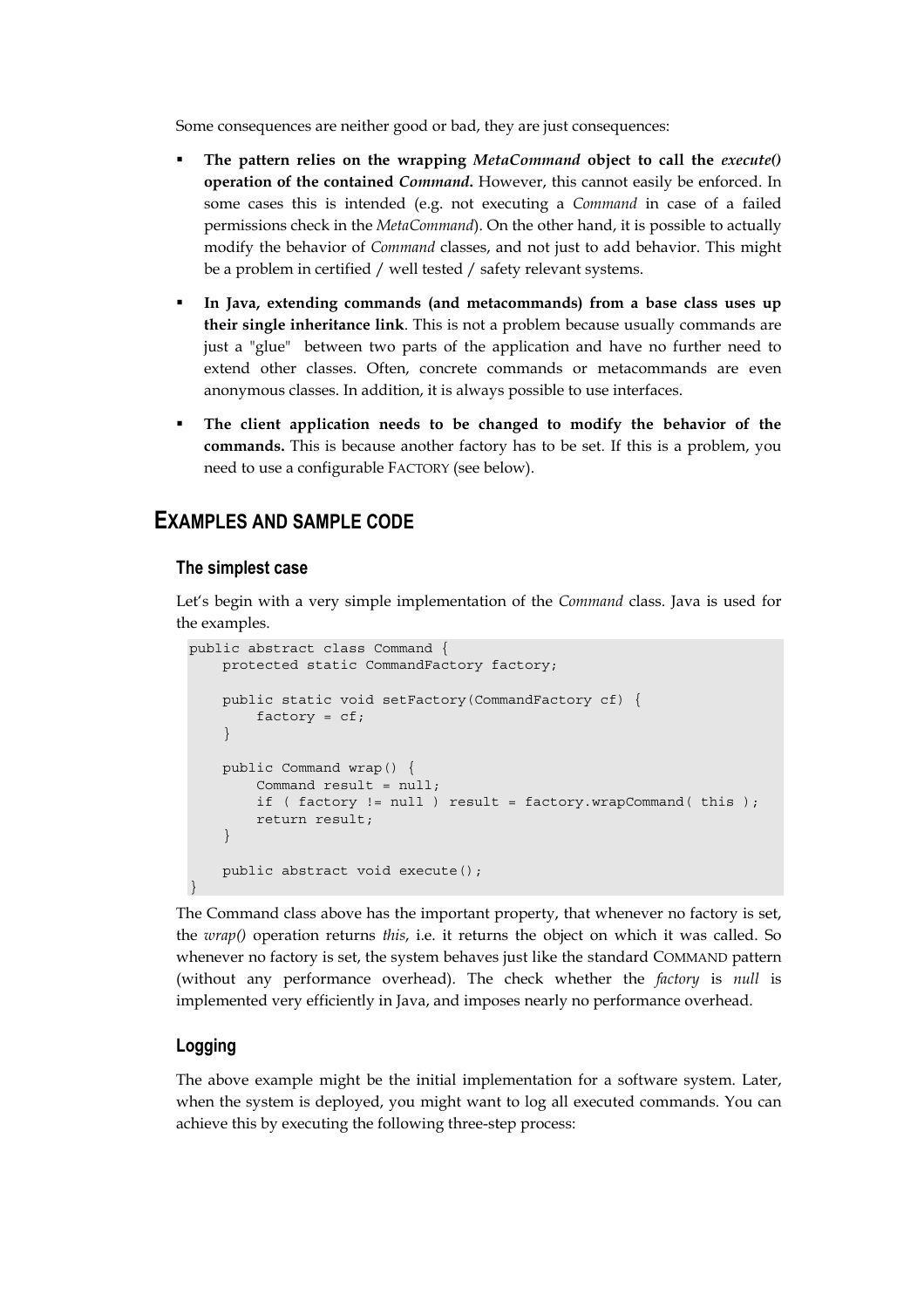1. A suitable *MetaCommand* class is created. It is called *LogMetaCommand* in the example and could look something like the following:

```
public class LogMetaCommand extends MetaCommand {
   public void execute() {
        System.out.println( (new Date()).toString() +
             " executing : "+containedCommand );
        containedCommand.execute();
    }
}
```
2. Create a factory that wraps the *ConcreteCommand*s with a *LogMetaCommand*. This is also very simple and straightforward:

```
public class LogCommandFactory extends CommandFactory {
   public Command wrapCommand(Command c) {
        LogMetaCommand lcmd = new LogMetaCommand();
        lcmd.setContainedCommand( c );
       return lcmd;
    }
```
3. Set the factory object in the *Command* class:

}

```
public class Test {
    public Test() {
        Command.setFactory( new LogCommandFactory() );
        Command t = TestCommand.create();
        t.execute();
    }
    public static void main(String[] args) {
        Test test = new Test();
    }
}
```
The above piece of code has the consequence, that every command execution in the system gets logged. This is true for command classes already used in the system, as well as for those, that are introduced later.

#### **Asynchronous command execution**

The pattern can be used to execute normal commands asynchronously. The following piece of code is a *MetaCommand* that creates a *Thread* before executing the contained *Command*.

```
public class AsynchMetaCmd extends MetaCommand implements Runnable {
   public void run() {
        getContainedCommand().execute();
    }
   public AsynchMetaCommand(FAFCommand cCmd) {
        setContainedCommand(cCmd);
   }
   public void execute() {
       Thread t = new Thread(this);
       t.start();
    }
}
```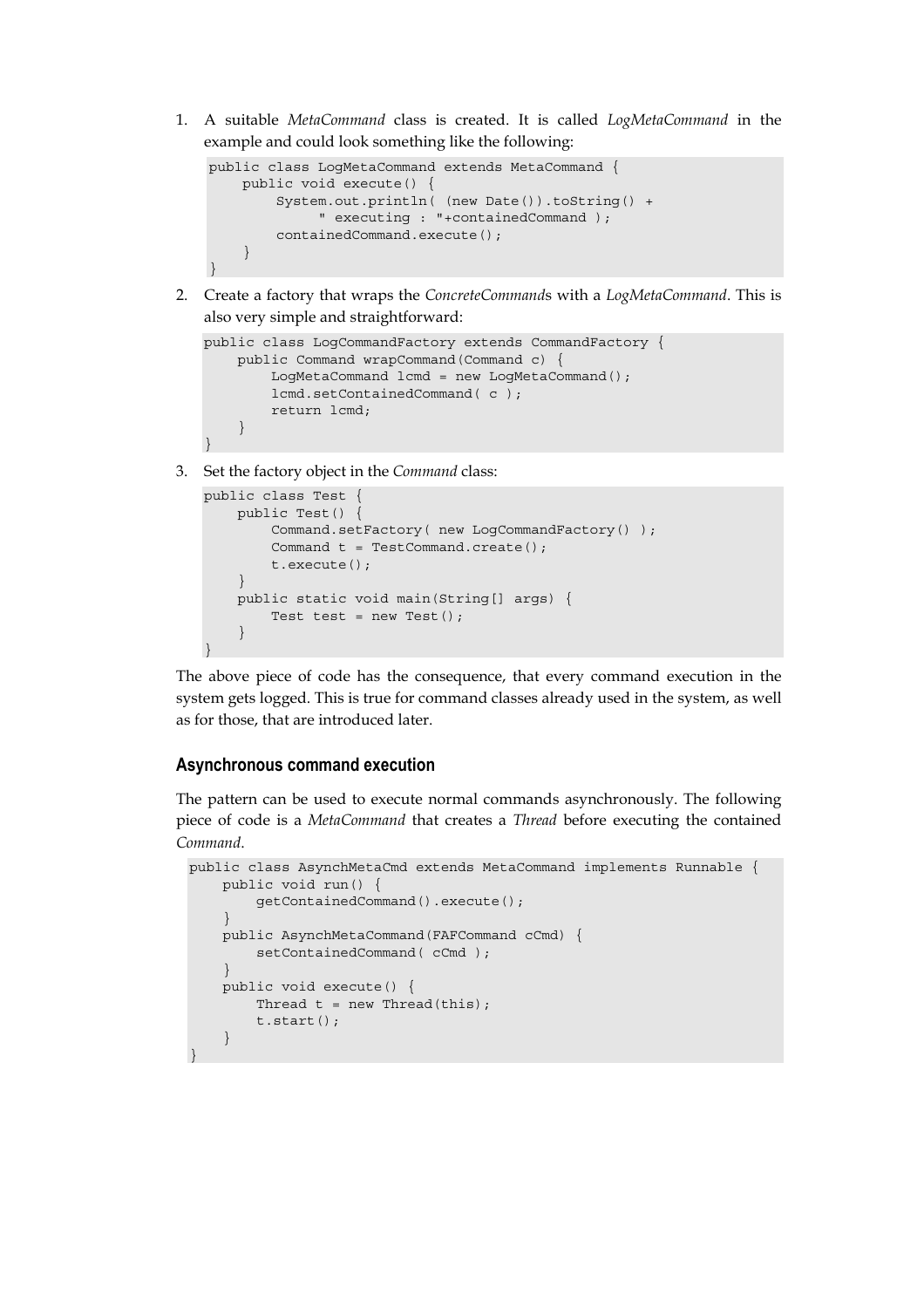#### **Permissions**

Often, you need to retrofit a system with security features, i.e. that certain commands may only be executed by certain users (or groups of users). Once again, Metacommand provides a simple solution for this problem by using *MetaCommand*s that check the permissions before executing the contained command. The check itself could be delegated to another class:

```
public class PermissionMetaCommand extends MetaCommand {
   public void execute() {
        if ( PermissionManager.instance().allows( containedCommand ) )
           containedCommand.execute();
        else reportError(); // show message or throw exception, etc.
   }
}
```
#### **Queuing**

In some applications, you will find that it makes sense to queue some commands for asynchronous execution. You can use Metacommand to implement such a queuing facility. Two building blocks are necessary here. A *QueueingMetaCommand* and a *QueueFactory*.

Upon execution, the *QueueingMetaCommand* puts the contained *Command* into a queue which is then processed asynchronously by another thread. The *QueueFactory* determines whether the command should be queued or not. If it should not be queued, then the factory does nothing and returns the command itself. If, on the other hand, the command should be queued, it wraps the command with a *QueueingMetaCommand*.

Note: If the time between enqueuing the commands and their execution is long, and if the factory is replaced during this time span, then the already enqueued (and therefore wrapped) command objects will not change their behavior to reflect the chances imposed by the new factory.

### **ANOTHER SOLUTION – AND WHY IT DOES NOT WORK**

Another solution that comes to mind immediately is simply to provide the *Command* classes with a *before()* and *after()* method. It would be the responsibility of the *ConcreteCommand* classes *execute()* methods to call them. This does not work because:

- You cannot give different groups of *ConcreteCommand* classes different common behavior in the *before()* and *after()* methods. To do this, you would have to insert an additional layer of abstract command classes which implement common behavior in the *before()* and *after()* methods. But because you usually do not know the grouping of the *ConcreteCommand*s from the beginning, you would have to change the class hierarchy constantly, every time, you want to change the grouping.
- You cannot change anything at runtime, except by using state dependent case statements in the command classes *before()* and *after()* methods.
- You cannot implement permissions and queuing cleanly this way because the result of the *before()* method does not influence the behavior of the main *execute()* method. You could create such a behavior by using exceptions somehow, but this is not a very practical solution. (Example, Queuing: The *before()* method could place itself (*this*) into a queue, then set a flag, which is tested by the *execute()* method after its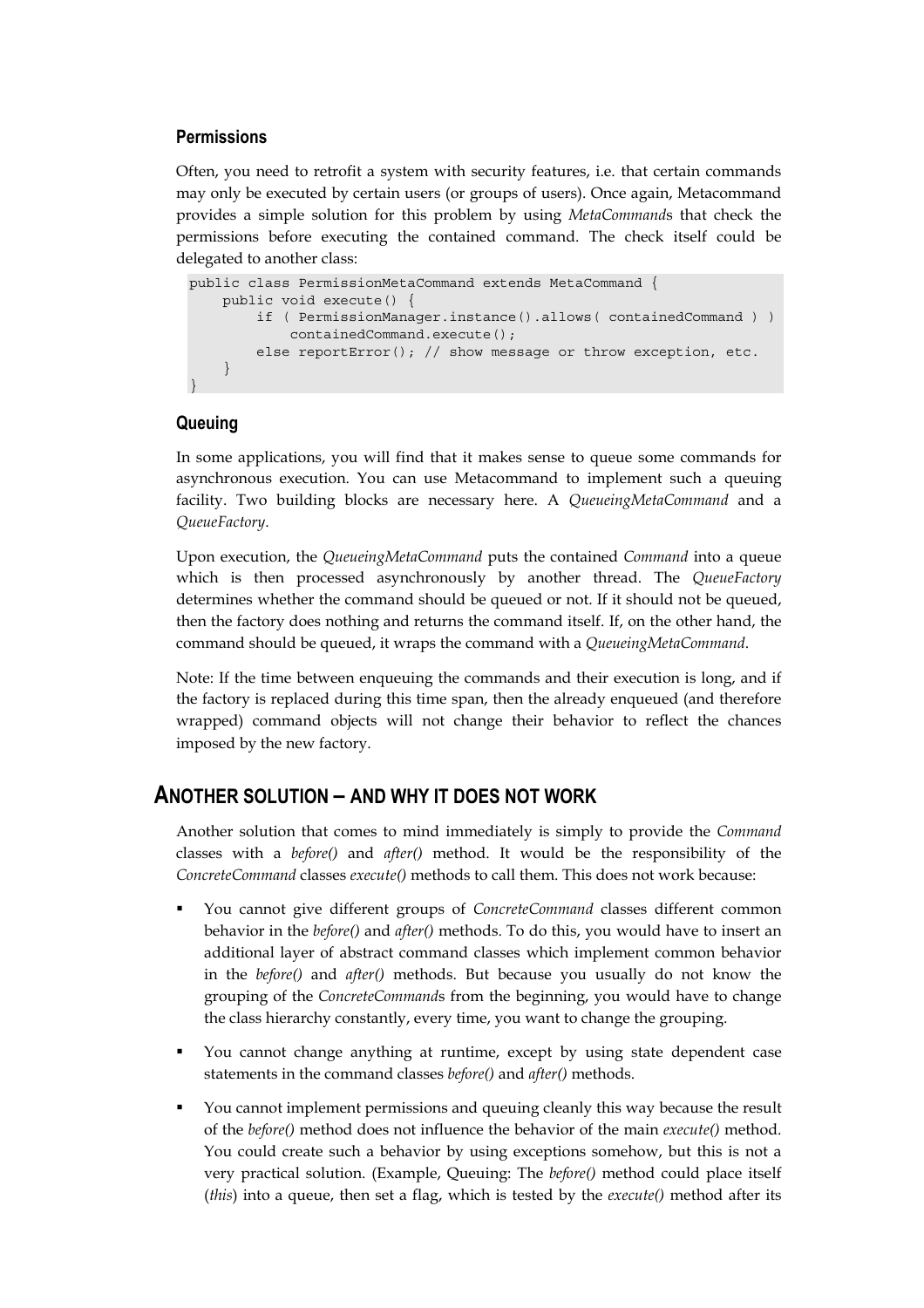*before()* call. If set, the method returns. When *execute()* is once again called, this time by the thread that processes the queue, *before()* must not be called again, instead the core of the *execute()* operation must be run. This can also be achieved by using a couple of flags. But all in all, this is not a very elegant solution).

Composability (as described in the next section) is not possible.

### **VARIANTS AND IMPROVEMENTS**

#### **Create concrete Commands using the Factory**

In the proposed solution, the concrete command classes provide a static *create()* operation that internally contacts the factory to wrap a *MetaCommand* around the command. There is another way how you can do that: let a factory create the concrete command and wrap the *MetaCommand* around it. Instead of calling *create()* on the required *Command* class, creating a command would then be delegated to the factory:

```
// traditional
Command c = SomeConcreteCommand.create();
 // alternative:
Command c = CommandFactory.instance().createSomeConcreteCommand();
```
The advantage of this approach is that the *Command* class does not need to know the factory, and it does not need the *wrap()* operation. *Create()* operations on all concrete command classes are also not necessary. However, in the factory you need to implement a *create...()* operation for each new concrete command. Alternatively, you can use a pluggable factory like the one described in [OV00].

#### **Multiple Layers**

You can compose multiple layers of *MetaCommand*s. If your system contains a *LogMetaCommand* class, a *QueueingMetaCommand* class and a *PermissionMetaCommand* class, then you can easily build systems that have all features just by creating another factory:

```
public class LQPCommandFactory extends CommandFactory {
    public Command wrapCommand(Command c) {
        LogMetaCommand lc = new LogMetaCommand (c);
        QueueingMetaCommand qc = new QueueingMetaCommand( lc );
        PermissionMetaCommand pc = new PermissionMetaCommand( qc );
        return pc;
    }
}
```
The result of the work of this factory is the following containment structure:



 **Illustration 4:** Containment structure if multiple *MetaCommands* are wrapped.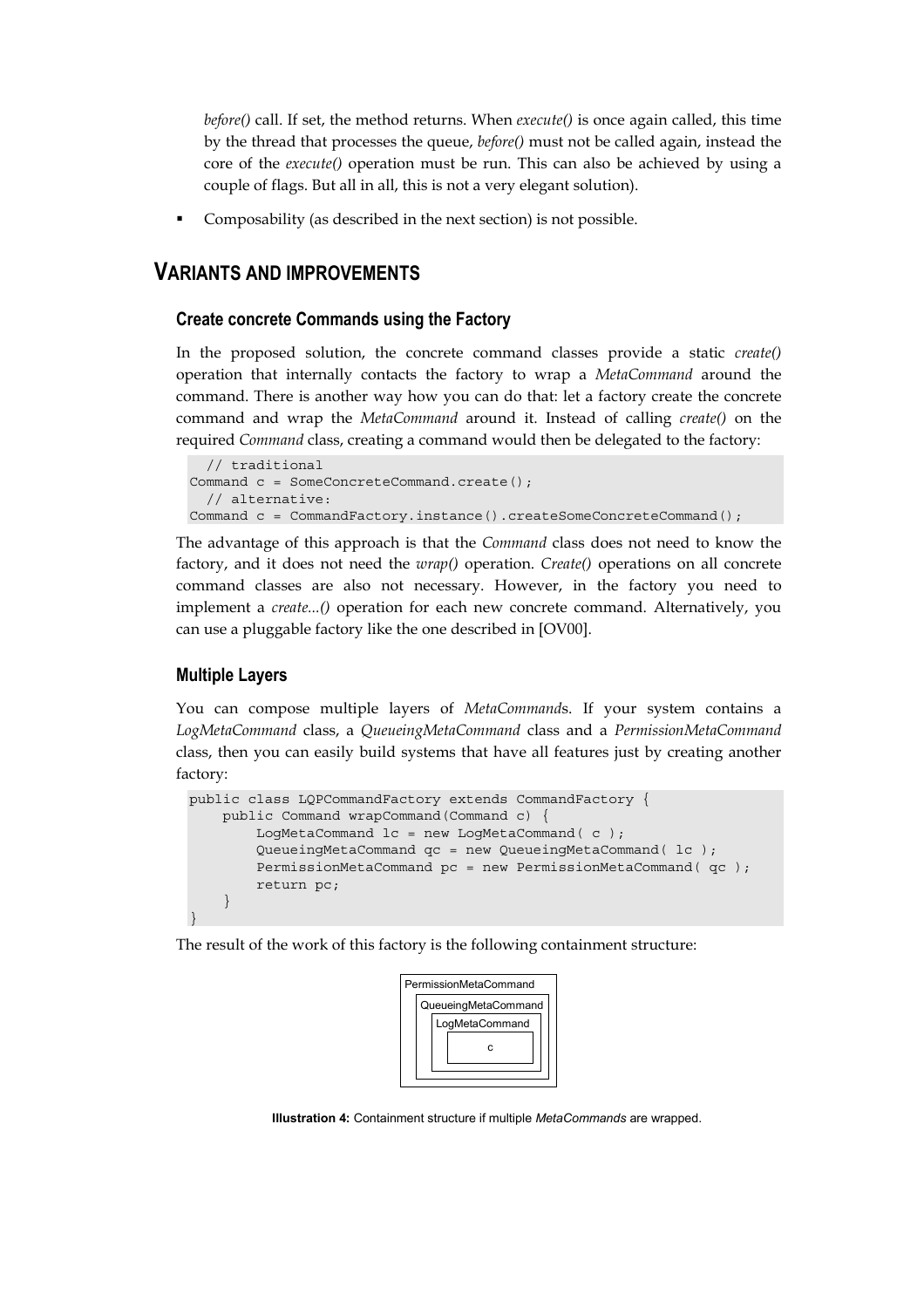Upon execution, the commands are executed "outside-in". First, the *PermissionMetaCommand* checks whether the command is allowed to be executed. If so, the command is put in a queue. Upon execution, a log message is created and then, finally, the command itself gets executed. Note, that the order wrap order of the commands is significant: If, for example, permission checking is contained inside of logging, the command will be logged although perhaps it will not be executed. The same is true for queuing and permissions. There is no use of checking a permission after it has been inserted into the queue (because they will be executed asynchronously).

#### **Multiple wrapped Factories**

If you use many different combinations of wrapping *MetaCommand*s in an application, it might be impractical to create a corresponding factory for each combination. Instead, the *CommandFactory* class can be modified to contain a reference to another factory. The factories could recursively call *wrapCommand()* on the referenced factory, thereby adding multiple layers of *MetaCommands* around the original *ConcreteCommand*.

#### **Controlling the Factory**

If there is no general common policy about which *MetaCommand* the factory should use, then it might make sense to add additional *create...(...)* operations on the *Command* classes that have other names or additional parameters. This makes it possible for the creator of a command to determine the behavior of the factory at runtime, because the factory can use the supplied parameters to determine whether a *MetaCommand* will be set or not, and to pass additional parameters to the *MetaCommand*.

### **RELATED PATTERNS**

METACOMMAND of course has a close relationship to COMMAND – it is an extension. The COMMAND pattern is described in the classic Gang of Four book [GHJV96]. METACOMMAND is actually a compound pattern, i.e. it is a combination of several other patterns. These serve as building blocks for METACOMMAND. The following GoF patterns (see [GHJV96]) are used:

The *CommandFactory* is an instance of the ABSTRACT FACTORY pattern: is responsible for creating and returning instances of the correct *MetaCommand*. The *create()* operation in the command classes is implemented according to FACTORY METHOD. The containment structure of the commands (and of the factories, see VARIANTS AND IMPROVEMENTS) is an implementation of the DECORATOR pattern.

In their article *Compounding Command* [VH99], John Vlissides and Richard Helm look at how the *Command* pattern can be enhanced by combining it with other patterns. They explore the benefits of nesting commands, however, they did not include a factory.

Another pattern that extends Command and addresses quite similar concerns is Peter Sommerlad's COMMAND PROCESSOR pattern [PS96]. In the COMMAND PROCESSOR pattern, commands are not executed directly. Instead, they are executed by A COMMAND PROCESSOR. This component can be used to implement additional code, for logging, queuing etc. So, instead of wrapping *MetaCommand* objects around each *ConcreteCommand* to implement common behavior, the COMMAND PROCESSOR pattern places this common code into the COMMAND PROCESSOR component.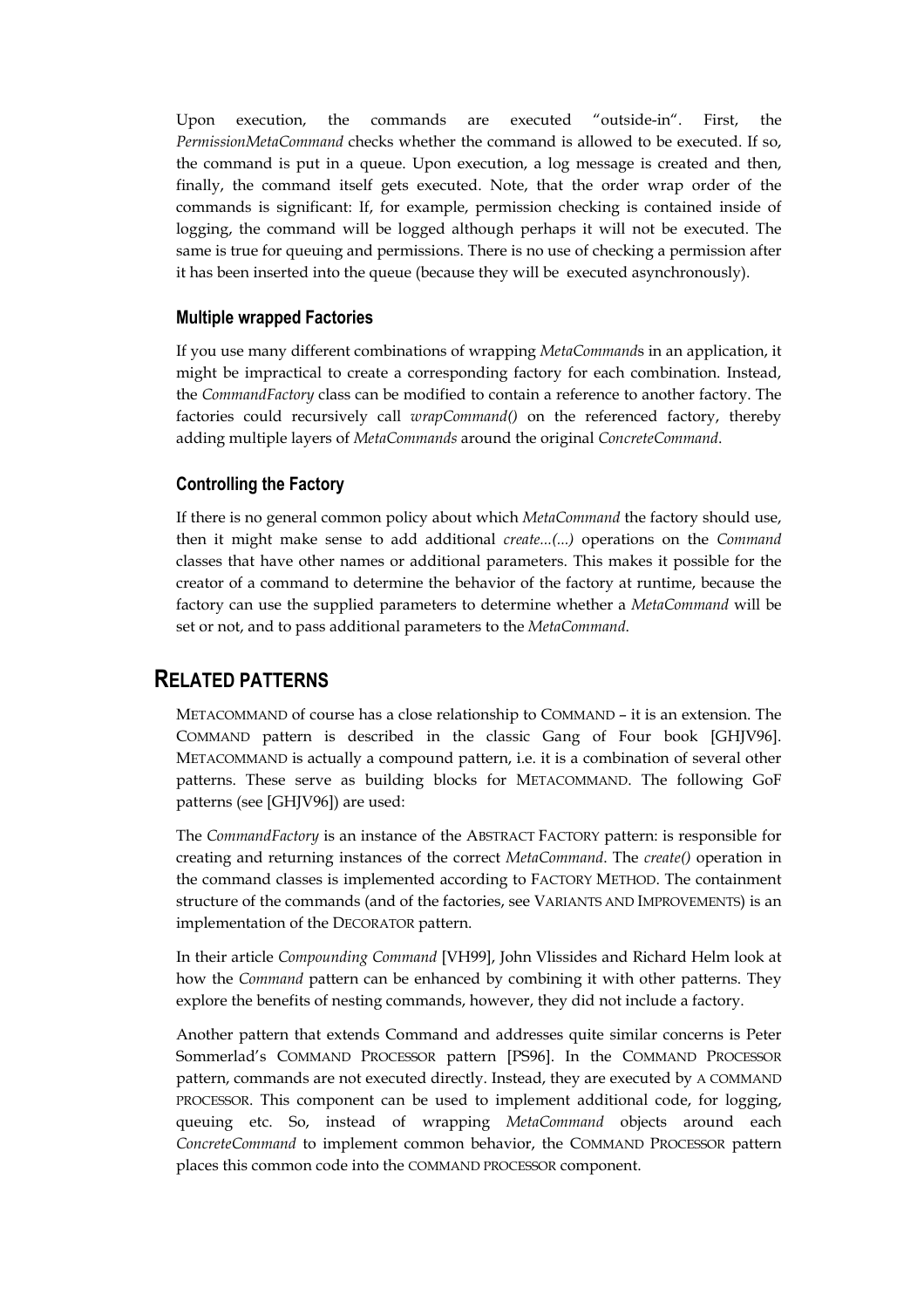The decision which of the two patterns should be used, could be guided by the following observation:

- COMMAND PROCESSOR leaves the creation of commands unchanged and requires modifications at all locations where commands are executed. So whenever it is not possible (or feasible) to modify the creation of command objects, THE COMMAND PROCESSOr pattern should be used.
- METACOMMAND leaves the execution of commands unchanged but requires changes in the code at all locations, where commands are created. So whenever it is not possible (or feasible) to modify the execution of commands, the METACOMMAND pattern should be used.

Because of the above, the METACOMMAND pattern as well as the COMMAND PROCESSOR pattern can be used in refactoring projects, where it is necessary to introduce unanticipated features into a software system.

It is also interesting to see the relationship to Kevlin Henney's *Executing around Sequences* patterns [KH00]. He shows ways how to execute some code "around" other code in sequential C++ code (e.g. freeing resources at the end of a block that have been allocated at the beginning). METACOMMAND provides a way to achieve the same effect for command objects.

### **OTHER RELATED WORK**

#### **Metalevel programming**

You could see the METACOMMAND pattern as a way to dynamically change the class of the commands, because arbitrary behavior can be added or removed at any time. Another way to achieve this is by using meta level programming, if it is available in the language in use. For example, CLOS (see [KRB91]) provides this feature as part of its meta object protocol: Whenever a class (let's say, *Command*) is declared, you can specify the metaclass (let's call it *M*), of which this class (*Command*) is an instance. The metaclass *M* is responsible for invoking operations of instances of the concrete class *Command*. By overriding the *invokeMethod()* operation in the metaclass *M*, you can add behavior to all objects of the class *Command*. In pseudo-Java, this looks like the following:

```
public metaclass M extends MetaClass {
  public void invokeMethod( Object obj, String name, Object[] args ) {
     if ( name.equals( "execute" )
       System.out.println( "executing: "+obj.getClass().getName() );
     super.invokeMethod( obj, name, args );
  }
}
public abstract class Command useMeta M {
  public void execute();
}
public class TestCommand extends Command {
  public void execute() {
        // do something
  }
}
TestCommand c = new TestCommand();
c.anOperation(); // will print log message before executing
```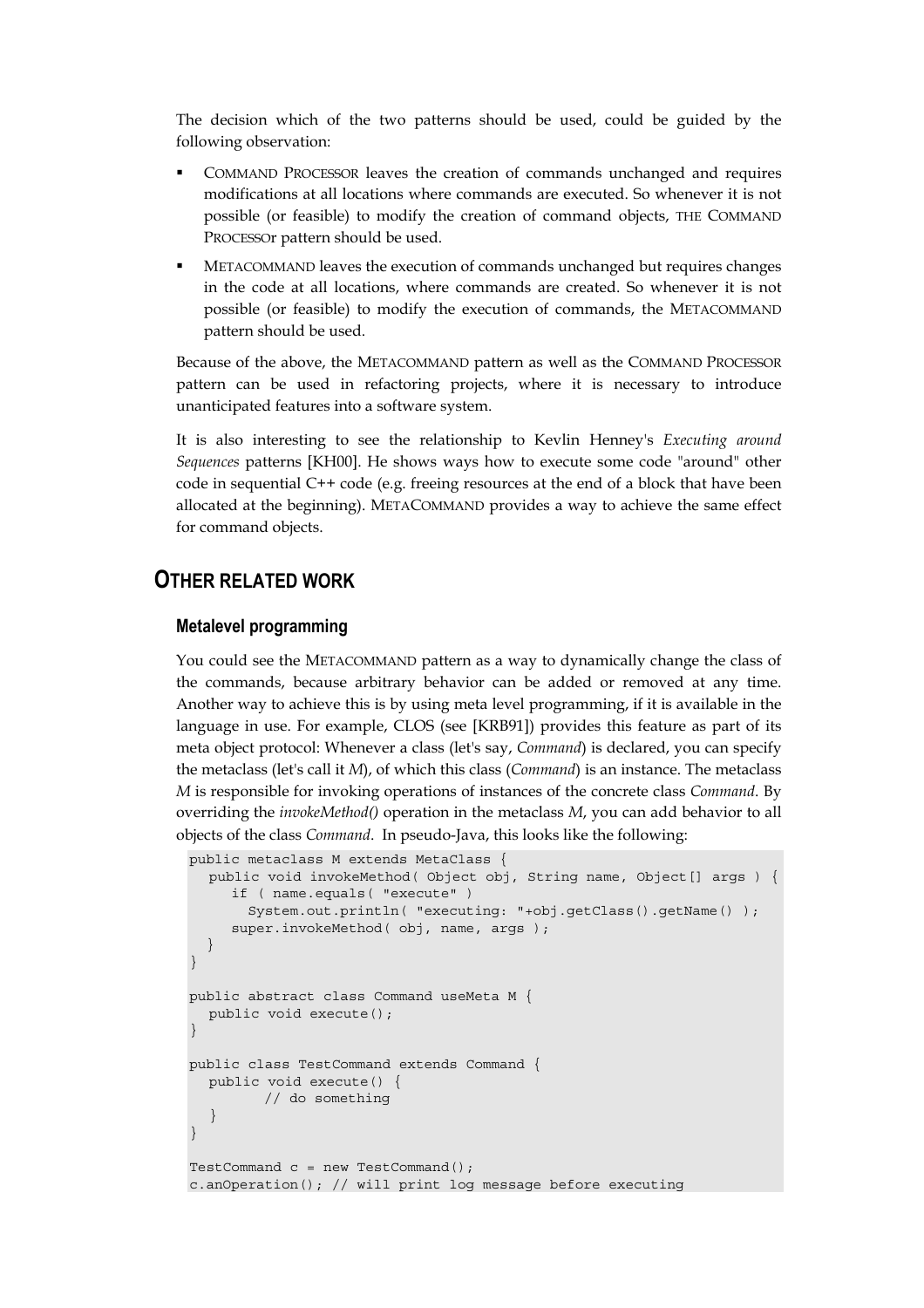To see how this is done in CLOS, have a look at the book *The Art of the Metaobject Protocol* [KRB91].

#### **Aspect-oriented programming**

It is also interesting to have a look at the relationship to aspect-oriented programming (AOP, [AOP]). AOP supports the definition of cross-cutting concerns of a software system in a single entity called an *aspect*. Aspects can introduce new methods into (one or more) classes, and can add *before* and *after* code to existing methods. Modifying existing methods this way is called "advising a method".

You can use this to create an aspect that advises the *execute()* operations of all *ConcreteCommand* objects, thereby achieving the same effect as the code within the *MetaCommand*s. AOP requires a special tool (called an *aspect weaver* for AspectJ, an AOP implementation for Java, [AJ]). MetaCommand allows similar features to be implemented without the availability of aspects (but requiring more work!).

The example from above would look like the following:

```
aspect Log {
  advise * Command.execute() {
   static before {
     System.out.println( "executing: "+thisClassName );
    }
  }
}
```
### **KNOWN USES**

The pattern was used in the ThoughtPad application [VS], a tool to create topic maps. Here, the pattern has been applied after the program has been finished (it already used the conventional COMMAND pattern for all user interface actions). As described above, only the creation of the commands had to be changed. The Metacommands have been used to add permission checks to the program.

IBM's PRODIKOS project uses the METACOMMAND pattern in its user interface architecture. The system will later be integrated with Lotus Workflow, although it is not yet clear at the beginning of the project what this integration will look like. A single metacommand will be used for all command objects to analyse the concrete command and then trigger the correct process in Lotus Workflow.

### **ACKNOWLEDGEMENTS**

Many thanks to my shepherd Wolfgang Keller for giving many useful hints and comments on how to improve the paper. It has improved significantly! I'd also like to thank the participants of MATHEMA's design patterns courses (Feb. 14 – Feb. 21, 2000) for discussing this paper with me. Last but not least, I'd also like to thank the participants of the EuroPLoP 2000's workshop D "Design and Programming".